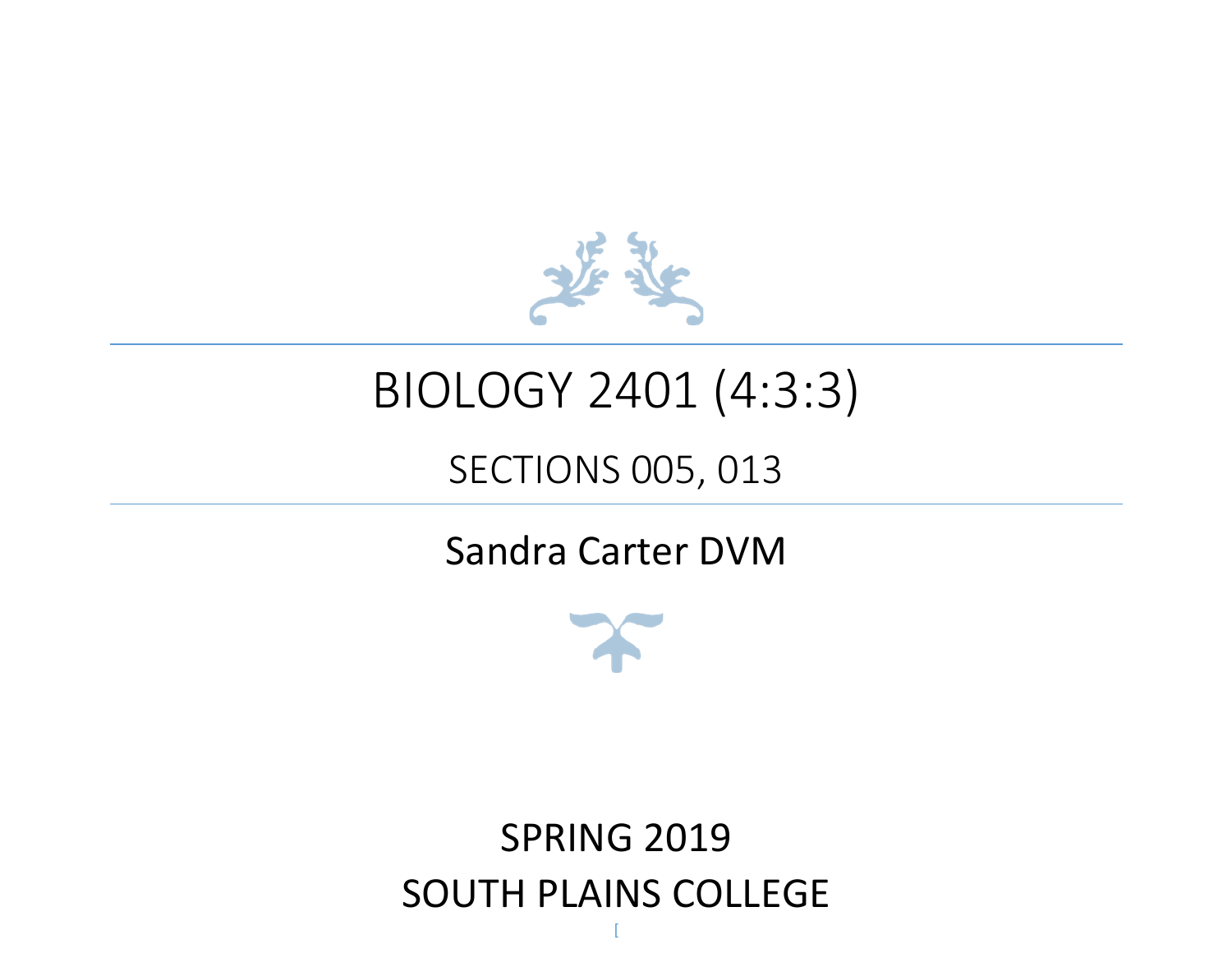#### **COURSE INFORMATION Biology 2401 Human Anatomy and Physiology I Spring 2019**

#### **Instructor:**

Sandra Carter DVM Office S 146 806-894-9611 ext 2495 e-mail: scarter@southplainscollege.edu

#### **Spring 2019 A&P Classes:**

| <b>Biol 2401</b>     | LVL        |  | Sec 005 MW 2:30 pm- 5 pm       | S143/S151 |  |
|----------------------|------------|--|--------------------------------|-----------|--|
|                      | <b>PLV</b> |  | Sec 013 TTh 11-1:30 pm         | PC128/118 |  |
| <b>Office Hours:</b> | Levelland  |  | Monday 2-2:30 pm; 5-5:30 pm    |           |  |
|                      |            |  | Wednesday 2-2:30 pm; 5-5:30 pm |           |  |
|                      |            |  | Friday 10:30 am- 12:30 pm      |           |  |
|                      | Plainview  |  | Tuesday 1:30-4:00 pm           |           |  |
|                      |            |  | Thursday 1:30-4:00 pm          |           |  |

#### **General Course Syllabus**:

Available on Blackboard

#### **Purpose**:

- To provide a general understanding of human anatomy and physiology for those students in the allied health fields
- To meet requirements for an Associate in Arts degree or Associate in Science degree
- To meet the requirements of transfer students working toward a Bachelor of Arts or Bachelor of Science degree

Human Anatomy and Physiology 2401 is a sophomore-level class. One semester of college chemistry and a general biology or zoology class are highly recommended as pre-requisite courses.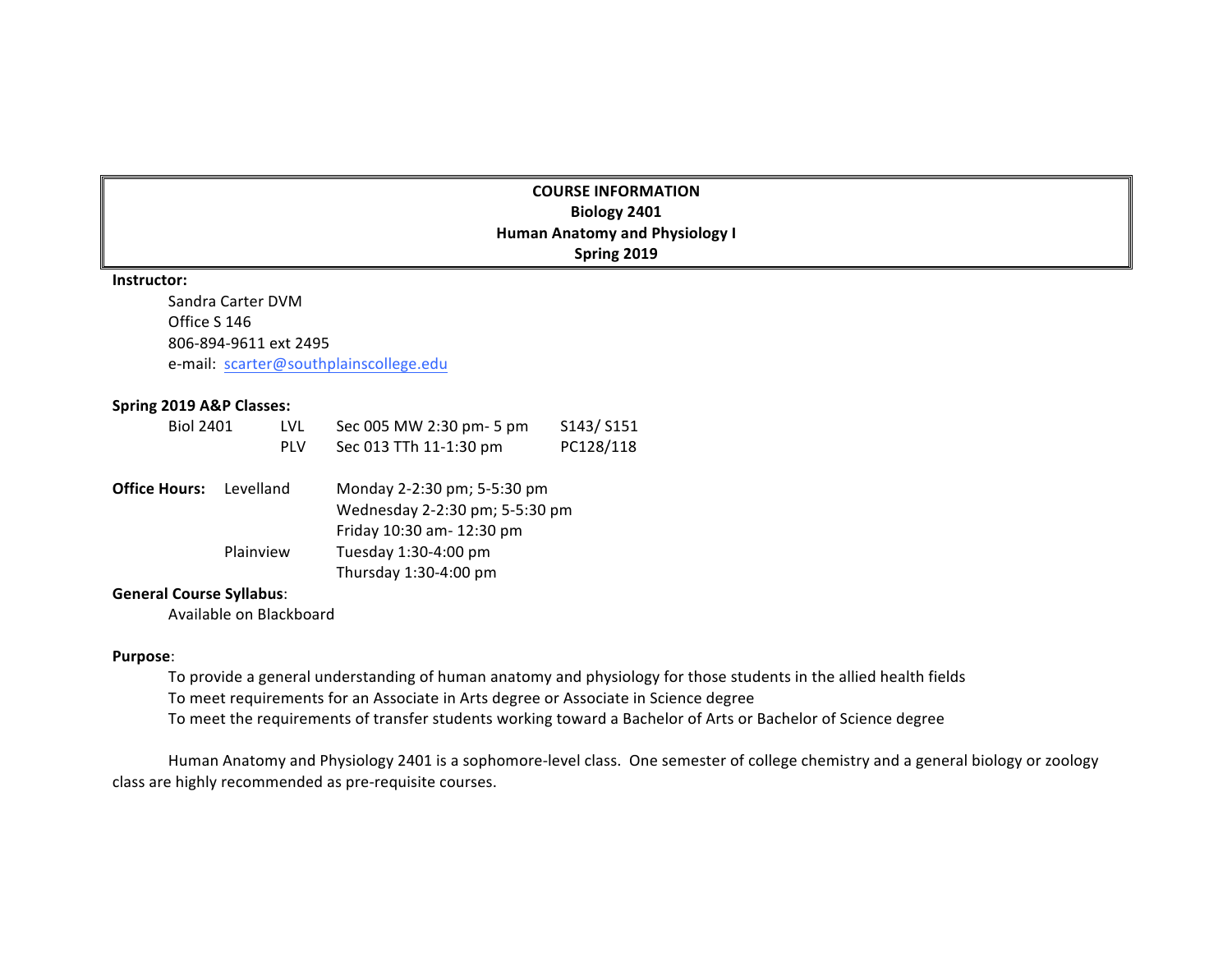NOTE: Chemistry 1406 is **required** as a prerequisite for admission to the Covenant School of Nursing and is required for a BSN, so prenursing students are recommended to take Chem 1406 prior to enrollment in Biol 2401. A strong background in chemistry is essential for understanding anatomy and physiology and will increase your chance of succeeding in the course.

Medicine is very detail-oriented! Therefore, the memorization of very detailed information, as well as comprehension of that information is required to establish a basic knowledge of anatomy and physiology. Due to the volume of information covered and the rapid pace of this course, you must be prepared to spend lots of time outside of class studying the text, lecture notes and the lab materials!!! You should be prepared to study in the lab outside of your regular class period (especially when we are learning bones and bone markings and skeletal muscles), and be aware that many resources (the Reese campus and Levelland campus SPC Libraries, A&P Labs in this building, etc.) have limited hours of operation during the semester.

Because of the volume of information you need to learn and limited lecture and lab time, you **must read and study the information presented in the textbook**. I expect you to learn this material even though we may not cover it in class. I have prepared outlines of the Power Point presentations- they are **not** complete! They will assist you in following along in lecture and studying the textbook.

#### **Required Materials for Biol 2401:**

- **1. Textbook-** you will need a good anatomy and physiology textbook for the course. There are numerous options for acquiring a text. Options include:
	- a. Marieb, Elaine N. and Hoehn, Katja, Human Anatomy and Physiology, 11<sup>th</sup> Edition (NEW)- comes in a package bundled with A Brief Atlas of the Human Body, 2<sup>nd</sup> Edition, Student access kit with access code for Mastering A&P website including PAL, Interactive Physiology, Get Ready for A&P by Lori K. Garrett -the new text (hard cover or loose leaf) package should be available at the SPC bookstores- LVL and possibly Reese -used editions may also be available at bookstore or online at Amazon, eBay or Barnes & Noble -you may also be able to rent a copy at Chegg or Amazon
	- b. Marieb, Elaine N. and Hoehn, Katja, Human Anatomy and Physiology,  $11<sup>th</sup>$  Edition e-text -you can purchase an online subscription to the e-text at www.masteringaandp.com
	- c. Marieb, Elaine N. and Hoehn, Katja, Human Anatomy and Physiology,  $11<sup>th</sup>$  Edition loose-leaf text -you can purchase an online at www.masteringaandp.com
	- d. Marieb, Elaine N. and Hoehn, Katja., Human Anatomy and Physiology, 10<sup>th</sup> Edition (USED). ISBN-13: 978-0321927040 or ISBN-10: 0321927044

-you can purchase a used textbook online, so check eBay, Amazon, B&N -you may also be able to "rent" a copy at Chegg, Amazon, etc.

e. Marieb, Elaine N. and Hoehn, Katja., Human Anatomy and Physiology, 9<sup>th</sup> Edition (USED). ISBN-13: 978-0321743268 or ISBN-10: 0321743261

-you should be able to find the  $9^{th}$  edition Marieb text on Amazon or eBay

f. Alternate Anatomy and Physiology text- such as Martini, Tortora, Saladin text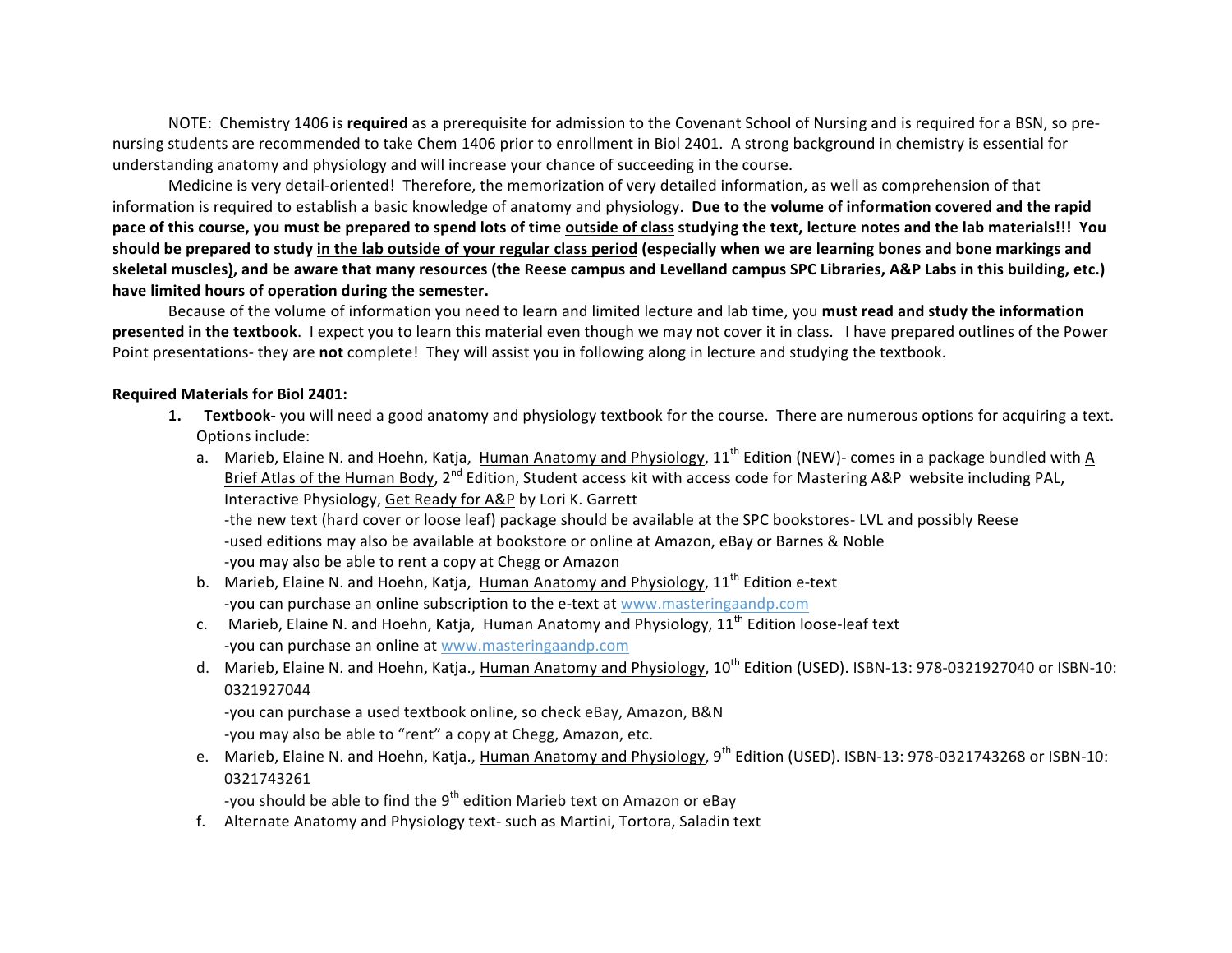-as long as the textbook has been printed within the past 5-6 years, it should be acceptable for this course. If you have questions, ask me about your text.

#### 2. Access to Mastering A&P website

Options include:

- a. the NEW text in the package comes bundled with access code to website
- b. if using used text or different text, you will need to purchase access at www.masteringaandp.com . Course ID: BIOL2401SP19

#### 3. **Photographic Lab Atlas**

Options include:

- a. An atlas is bundled with NEW Marieb  $11<sup>th</sup>$  ed. text package
- b. A Brief Atlas of the Human Body,  $2^{nd}$  ed. Marieb, Hutchinson, Mallat. ISBN: 978-0321662613

-you can purchase a used copy at the SPC LVL bookstore, or located a new or used copy on Amazon or eBay

- c. Van de Graaff's Photographic Atlas for the Anatomy and Physiology Laboratory, 8e <sup>8th</sup> Edition. Morton, David A. and Crawley, John L. 2016. ISBN-13: 978-1617312779 or ISBN-10: 1617312770
- d. Van de Graaff's Photographic Atlas for the Anatomy and Physiology Laboratory, 7e  $7^{\text{th}}$  Edition. Morton, David A. and Crawley, John L. 2011. ISBN-13: 978-0895828750 or ISBN-10: 0895828758
- **4.** Outline of Power Point presentations i.e. " lecture notes" and lab handouts available on Blackboard
- **5. 4 unmarked blue 100 question scantrons**

#### **Attendance Policy**:

#### **SPC General Attendance Policy:**

Students are expected to attend all classes in order to be successful in a course. The student may be administratively withdrawn from the course when absences become excessive as defined in the course syllabus.

When an unavoidable reason for class absence arises, such as illness, an official trip authorized by the college or an official activity, the instructor may permit the student to make up work missed. It is the student's responsibility to complete work missed within a reasonable period of time as determined by the instructor. Students are officially enrolled in all courses for which they pay tuition and fees at the time of registration. Should a student, for any reason, delay in reporting to a class after official enrollment, absences will be attributed to the student from the first class meeting.

Students that enroll in a course but have "Never Attended" by the official census date, as reported by the faculty member, will be administratively dropped by the Office of Admissions and Records. A student who does not meet the attendance requirements of a class as stated in the course syllabus and does not officially withdraw from that course by the official census date of the semester, may be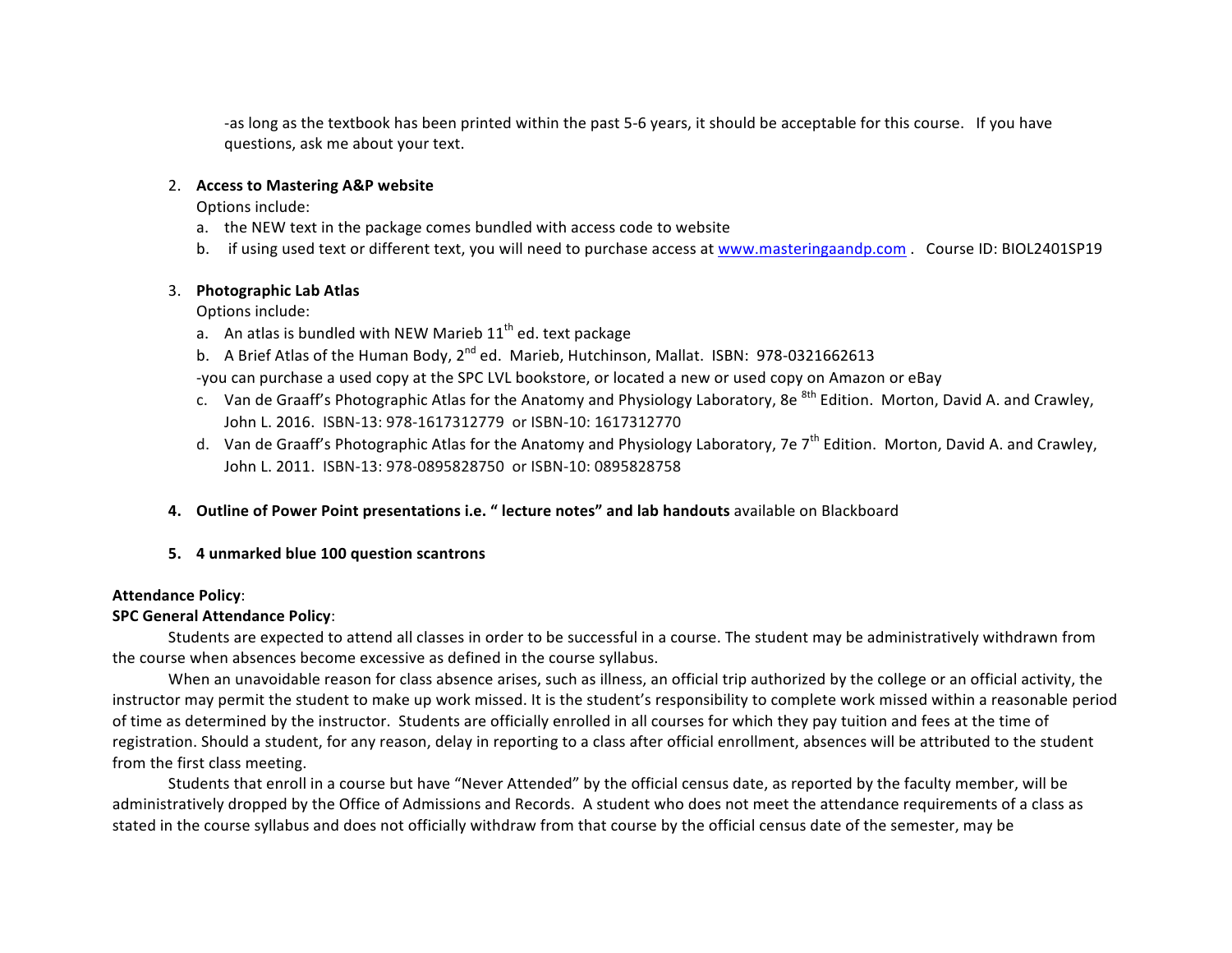administratively withdrawn from that course and receive a grade of "X" or "F" as determined by the instructor. Instructors are responsible for clearly stating their administrative drop policy in the course syllabus, and it is the student's responsibility to be aware of that policy.

It is the student's responsibility to verify administrative drops for excessive absences through MySPC using his or her student online account. If it is determined that a student is awarded financial aid for a class or classes in which the student never attended or participated, the financial aid award will be adjusted in accordance with the classes in which the student did attend/participate and the student will owe any balance resulting from the adjustment.

#### **Biol 2401 Attendance Policy**:

Attendance at all lectures and labs is mandatory. In order for you to master the material presented, it is essential that you attend every lecture and lab. I routinely take attendance at the start of each class meeting. If you are not in attendance when roll is taken but come in later, it is imperative that you notify me that you are in attendance, as my records will indicate that you are absent. A student may be administratively dropped after missing a total of 4 absences during the semester. I will closely monitor your attendance and if you accrue 4 absences during the semester, I may drop you from the course for non-attendance. It is your responsibility to discuss with me any situations that preclude you from attending class and cause you to accrue numerous absences, to avoid being dropped from the course for nonattendance. If a student is administratively (i.e. instructor initiated) withdrawn from the class for non-attendance, the grade on transcript will be an **"X" or "F**". 

If absence from the class is unavoidable due to illness, funeral, official school function, etc. it is your responsibility to obtain the notes and information we covered in class from a classmate.

The last day to drop a class with a "W" is Thursday, April 25, 2019. If you decide to stop attending class, it is your responsibility to take the proper action to have this course officially dropped from your schedule immediately, to avoid being administratively dropped (by me for non-attendance) with an "X" or "F".

NOTE: If you are receiving financial aid, it is your responsibility to visit with your financial aid advisor to determine how dropping this course will affect your present and future financial aid eligibility.

Arrive to class on time. If you have a situation that causes you to be habitually late to this class, you need to discuss the situation with the instructor, as we may be able to make other arrangements. If you are habitually late, you may be administratively dropped from the course after 8 tardies. Come to class prepared by reading lecture and lab assignments and studying previous notes.

For additional information regarding: the semester calendar, registration schedule, and drop/withdrawal policy and procedures, class attendance, drops and withdrawals, academic probation and suspension, academic integrity, student conduct, student records, etc. please refer to the SPC General Catalog 2019-20, which is available online at www.southplainscollege.edu.

#### **Major Exams:**

There will be six major exams this semester, four exams that cover primarily lecture material but may also include material covered in lab and two lab exams, the bone practical and muscle practical. Your final grade will be determined by your cumulative point total from 6 equally weighted exams, each worth 100 points (maximum total points 600).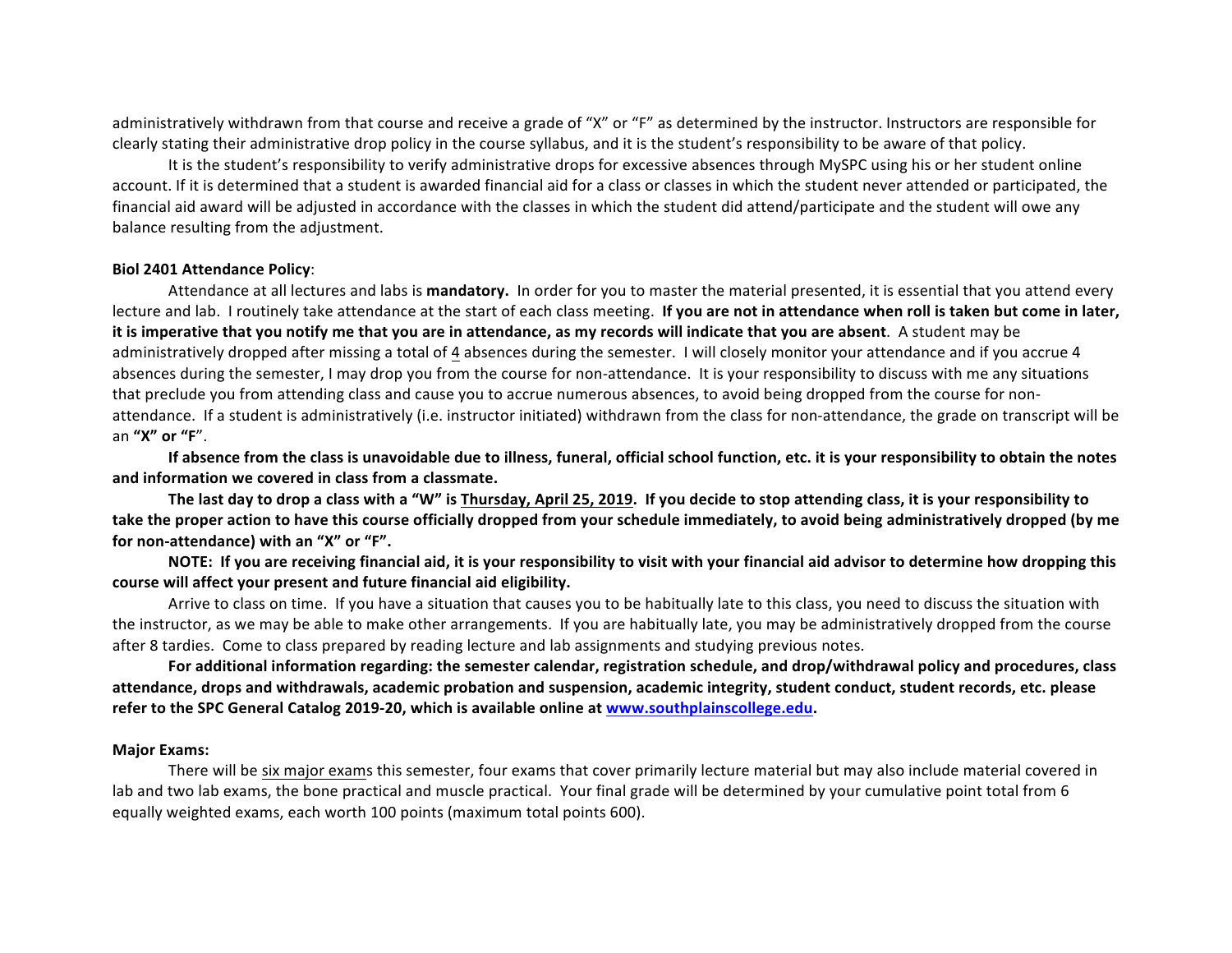| Final grade | Course Average | Total number of points (accounts for rounding) |
|-------------|----------------|------------------------------------------------|
| А           | >90%           | 537-600 pts                                    |
| B           | 80-89.5        | 477-536                                        |
| C           | 70-79.5        | 417-476                                        |
|             | 60-69.5        | 357-416                                        |
|             | $<$ 59.5       | $357$                                          |

You will be expected to bring a #2 pencil and a good eraser to all exams. It is your responsibility to keep track of grades earned in the course. 

#### **Missed Exam Policy:**

All exams should be taken on the scheduled day and class time. Make-up exams will be given only in certain circumstances. If you miss an exam due to extenuating circumstances such as serious illness, death of an immediate family member, or official school business you may be required to provide written proof and the appropriate documentation regarding the absence. The student is responsible for notifying the instructor within 24 hours of the scheduled exam about such emergencies. The make-up exam must be taken within 7 days of the scheduled exam. It will be your responsibility to make arrangements to be present for the make-up exam. All decisions regarding make-up exams are **at the discretion of the instructor.** A grade of zero for the missed exam will be recorded if these conditions are not met. Any other missed exams will receive a grade of zero.

Make-up exams are often different from the regularly scheduled exams and tend to be more difficult.

#### **Lab Safety:**

Information and instructions regarding safe laboratory procedures and potentially hazardous chemicals will be presented in lab. No food or drinks are allowed in the laboratories at any time. You may not remove items from the lab to take home to study (i.e. bones, models, **etc).**

#### **SPC Disability Statement:**

Students with disabilities, including but not limited to physical, psychiatric, or learning disabilities, who wish to request accommodations in this class should notify the Disability Services Office early in the semester so that the appropriate arrangements may be made. In accordance with federal law, a student requesting accommodations must provide acceptable documentation of his/her disability to the Disability Services Office. For more information, call or visit the Disability Services Office at Levelland (Student Health & Wellness Office) 806-716-2577, Reese Center (Building 8) & Lubbock Center 806-716-4675, or Plainview Center (Main Office) 806-716-4302 or 806-296-9611.

#### **Non-Discrimination Statement:**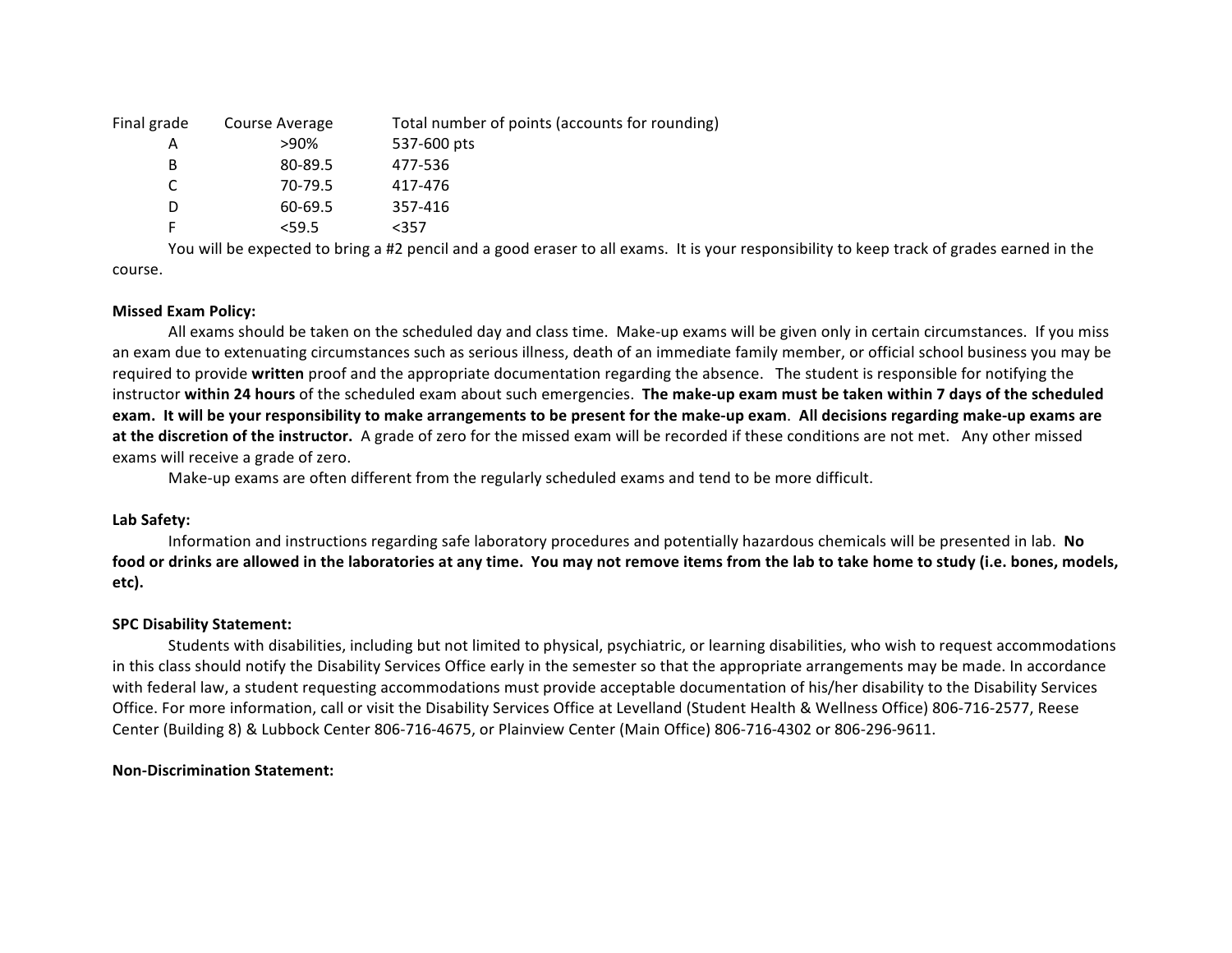South Plains College does not discriminate on the basis of race, color, national origin, sex, disability or age in its programs and activities. The following person has been designated to handle inquiries regarding the non-discrimination policies: Vice President for Student Affairs, South Plains College -1401 College Avenue, Box 5, Levelland, TX 79336, 806-894-9611

#### **Cell Phones**:

Please make sure that your cell phone is off and **does not ring in class.** Texting is not allowed during class or lab. All cell phones must be put away and cannot be used during exams.

#### **Academic Dishonesty:**

Students are expected to abide by the code of "Student Conduct" that can be found in the SPC General Catalog 2019-20 at www.southplainscollege.edu. Cheating in any form is inexcusable and will result in serious consequences. Any student found copying another student's work or answers will be dropped from the class with an "F". Any student willfully allowing another student to copy his/her work will also be dropped from the class with an "F".

Academic dishonesty will be subject to the maximum penalties allowed by College policy.

#### **Study Materials:**

In order to assist you in studying Anatomy and Physiology 1 and 2, the Levelland and Reese SPC campus libraries have models, bones and other lab materials on reserve at the circulation desk. You can check-out these items for study in the library during the hours of operation of the library. 

The TTU main library has bones and models on reserve for SPC students to use. You will need to go to the reserve desk and use your SPC ID card to check out models for a 2 hour time period for study IN the library only.

TTU Main Library Hours: www. library.ttu.edu/about/facility/hours.php

#### **Technology Center:**

The Open Lab in the Technology Center is for use by all SPC students and faculty. The computers in the lab can be used to access web sites, power point outlines and view CD's (copies of Interactive Physiology CD on reserve)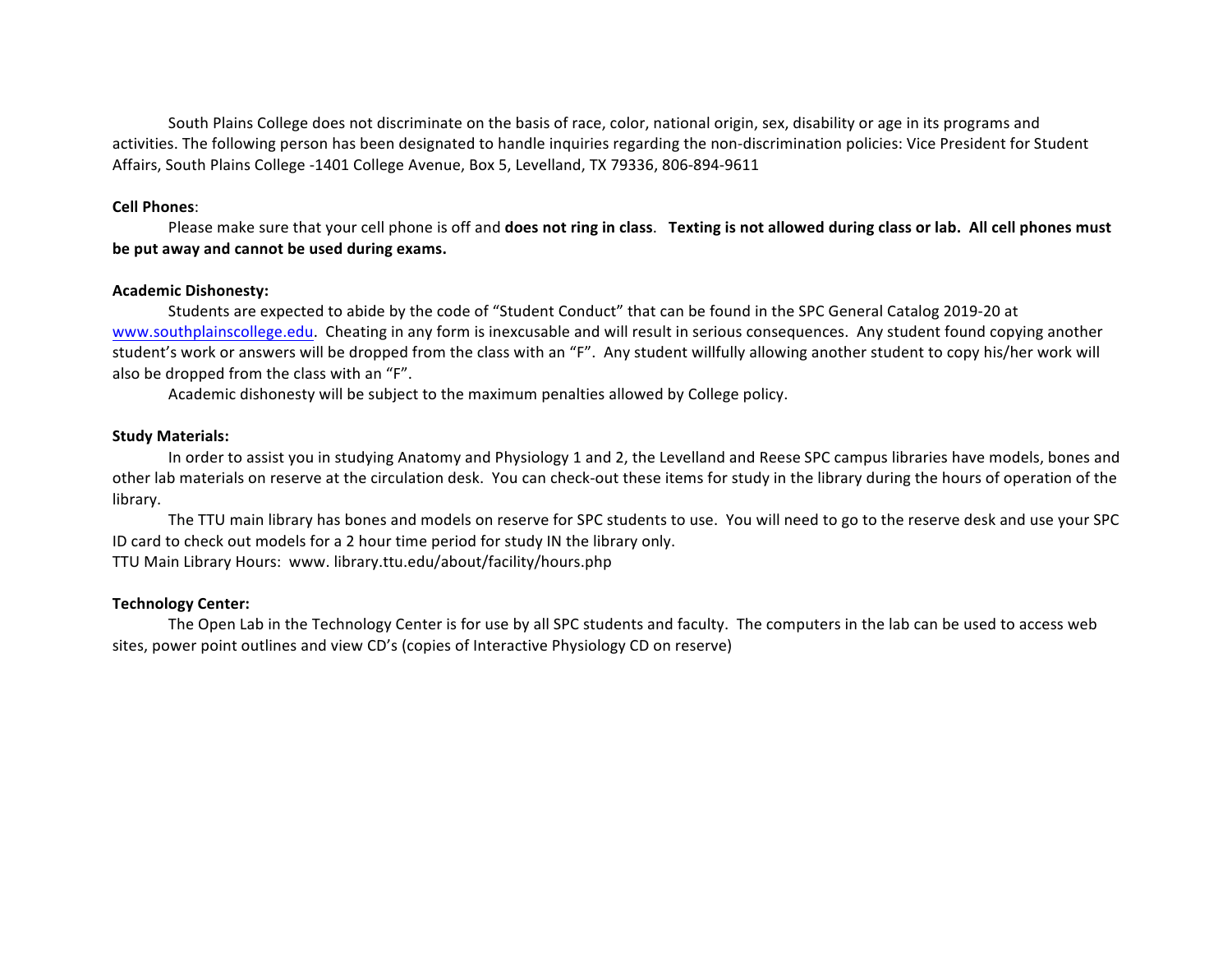|                | M/W           | T/TH          |                             |             |                               |             |
|----------------|---------------|---------------|-----------------------------|-------------|-------------------------------|-------------|
| Week           | (005)         | (013)         | Lecture                     | <b>Text</b> | Lab                           | <b>Text</b> |
| $\mathbf{1}$   | Jan 14        | Jan 15        | Intro to A&P                | Ch.1        |                               |             |
|                | <b>Jan 16</b> | Jan 17        | Intro to A&P                | Ch.1        |                               |             |
| $\overline{2}$ | Jan 21        |               | Martin Luther King Holiday  |             |                               |             |
|                |               | <b>Jan 22</b> | Intro to A&P                | Ch.1        | Lab- Body Cavities            | Ch.1        |
|                | Jan 23        |               | Intro to A&P                | Ch.1        | Lab- Body Cavities            | Ch.1        |
|                |               | <b>Jan 24</b> | Cell- Plasma Membrane I     | Ch.3        |                               |             |
| 3              | <b>Jan 28</b> |               | Cell- Plasma Membrane I     | Ch.3        |                               |             |
|                |               | <b>Jan 29</b> | Cell- Plasma Membrane II    | Ch.3        |                               |             |
|                | Jan 30        |               | Cell- Plasma Membrane II    | Ch.3        |                               |             |
|                |               | Jan 31        | Histology-Introduction      | Ch.4        | Lab-The Cell                  | Ch.3        |
| 4              | Feb 4         |               | Histology-Introduction      | Ch.4        | Lab-The Cell                  | Ch.3        |
|                |               | Feb 5         | Histology-Epithelium        | Ch.4        | Lab-Histology I               | Ch.4        |
|                | Feb 6         |               | Histology-Epithelium        | Ch.4        | Lab-Histology I               | Ch.4        |
|                |               | Feb 7         | Histology- Conn. Tissues I  | Ch.4        | Lab-Histology II              | Ch.4        |
| 5              | Feb 11        |               | Histology- Conn. Tissues I  | Ch.4        | Lab-Histology II              | Ch.4        |
|                |               | Feb 12        | <b>Skeletal Tissues I</b>   | Ch.6        | Lab- Skull Cranial Bones      | Ch. 7       |
|                | Feb 13        |               | Skeletal Tissues I          | Ch.6        | Lab- Skull Cranial Bones      | Ch. 7       |
|                |               | Feb 14        | Exam 1                      | Ch. 1, 3, 4 | Lab- Skull Study              | Ch. 7       |
| 6              | Feb 18        |               | Exam 1                      | Ch. 1, 3, 4 | Lab- Skull Study              | Ch. 7       |
|                |               | Feb 19        | <b>Skeletal Tissues II</b>  | Ch.6        | Lab- Skull Facial Bones       | Ch. 7       |
|                | Feb 20        |               | Skeletal Tissues II         | Ch.6        | Lab- Skull Facial Bones       | Ch. 7       |
|                |               | Feb 21        | <b>Skeletal Tissues III</b> | Ch.6        | Lab- Spine and Bony Thorax    | Ch. 7       |
| 7              | Feb 25        |               | <b>Skeletal Tissues III</b> | Ch.6        | Lab- Spine and Bony Thorax    | Ch. 7       |
|                |               | Feb 26        | <b>Skeletal Tissues IV</b>  | Ch.6        | Lab-The App. Skel. Upper Limb | Ch. 7       |

### **Biology 2401 Tentative Schedule Spring 2019**